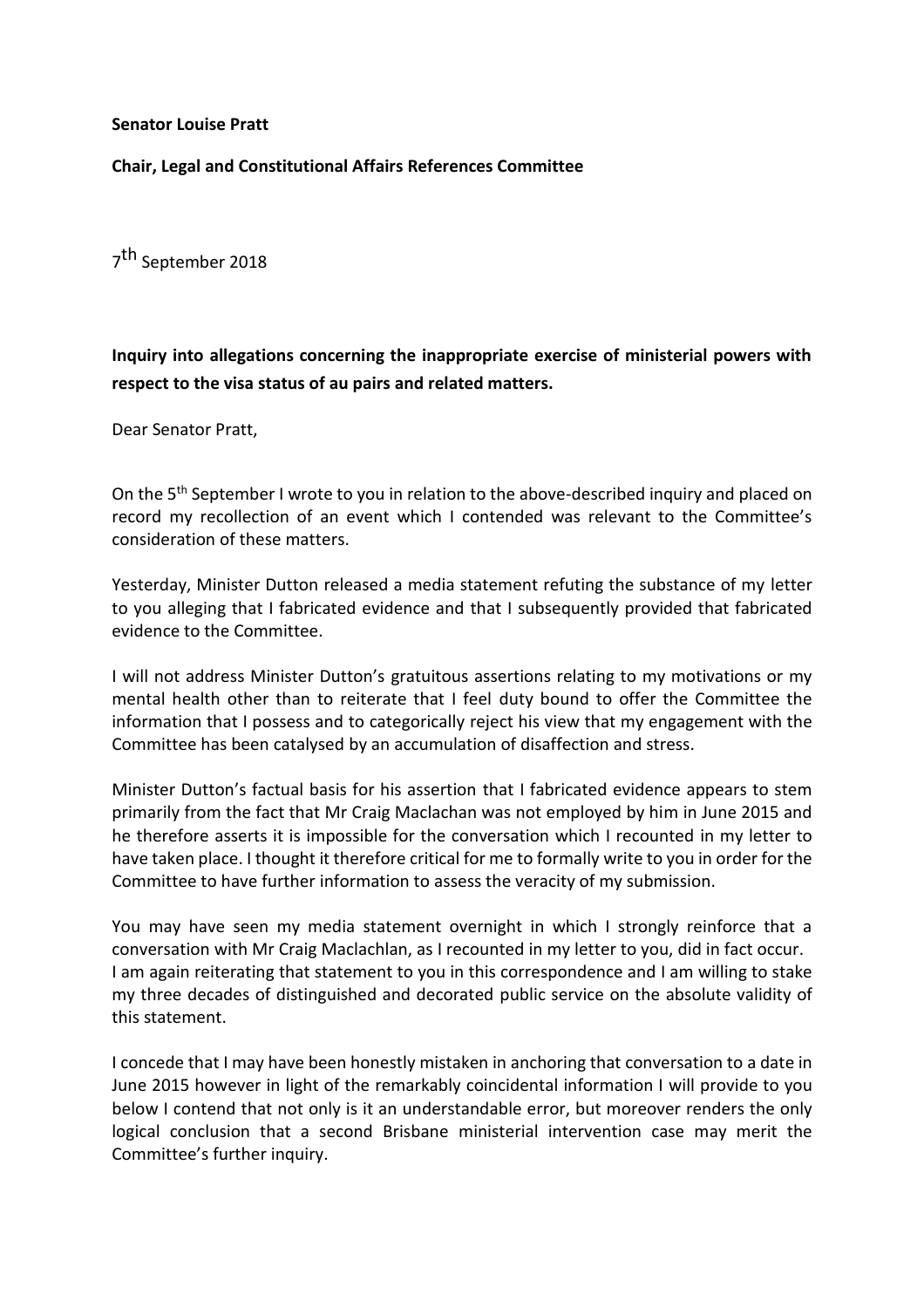As I do not have access to Departmental or ABF records - and particularly in light of the confusion that I have unfortunately already introduced in relation to dating this conversation - I intend to be extra-judicious in setting this conversation within a specific date range until I am able to refresh my memory from available records.

What I can categorically state however without any equivocation is that this conversation must have occurred after the date of Mr Maclachlan's commencement with Minister Dutton as his Chief of Staff (CoS) because the capacity in which he called me at the time was as the Minister's CoS. I am also certain the conversation did not occur in the months leading to my departure on leave from the ABF Commissioner's role on 27 May 2017. Therefore the date range during which this conversation took place was between October 2015 and the end of calendar year 2016.

I received Maclachlan's call while I was seated in my office at 6 Chan Street Belconnen. I believe it was received on my mobile phone as that was his normal manner of contacting me. I do not recall whether he rang from a landline or his mobile phone. His manner was respectful and friendly as normal.

Maclachlan's first words after the perfunctory greetings were that he was ringing on '*behalf of the boss'*. He said '*the boss's mate in Brisbane'* had an au pair/nanny - he used these terms interchangeably in both conversations I had with him on that day in relation to this matter who had been detained at Brisbane airport by immigration officials due to an anomaly with her visa. Maclachlan asked me whether this was likely to be ABF officers and if I could find out the circumstances and reasons for her detention, and the likely outcome of that detention.

I did not ask for details of the prospective employer as I was confident of identifying the incident as these types of detentions did not occur in high volumes at Brisbane airport. I distinctly recall thinking after that call terminated that it was unusual for the Minister's Chief of Staff to ring me directly on such a low-level transactional issue when he could have tasked the office's Departmental Liaison Officer which would have been the ordinary first point of contact to obtain information of an operational nature.

For background, Maclachlan would directly contact me frequently as the Minister's CoS however it was predominantly on high level matters of policy or serious operational issues such as Operation Sovereign Borders. My sense at the time was that Maclachlan was involved because of the identity or status of the prospective employer which would escalate the seniority of involvement in the Minister's Office.

I immediately rang the either the Assistant Commissioner of the Strategic Border Command or one of his deputies as the Assistant Commissioner was often in the command centre without his mobile phone or busy in meetings. I relayed my instructions and asked for the discovery task to be given priority in order to reciprocate its seniority of representation.

I recall I was impressed with the speed of the task being completed when I received a call under an hour from the Strategic Border Command. I do not recall the exact individual/s who I rang or returned my call, however I recall both calls were made on my work mobile.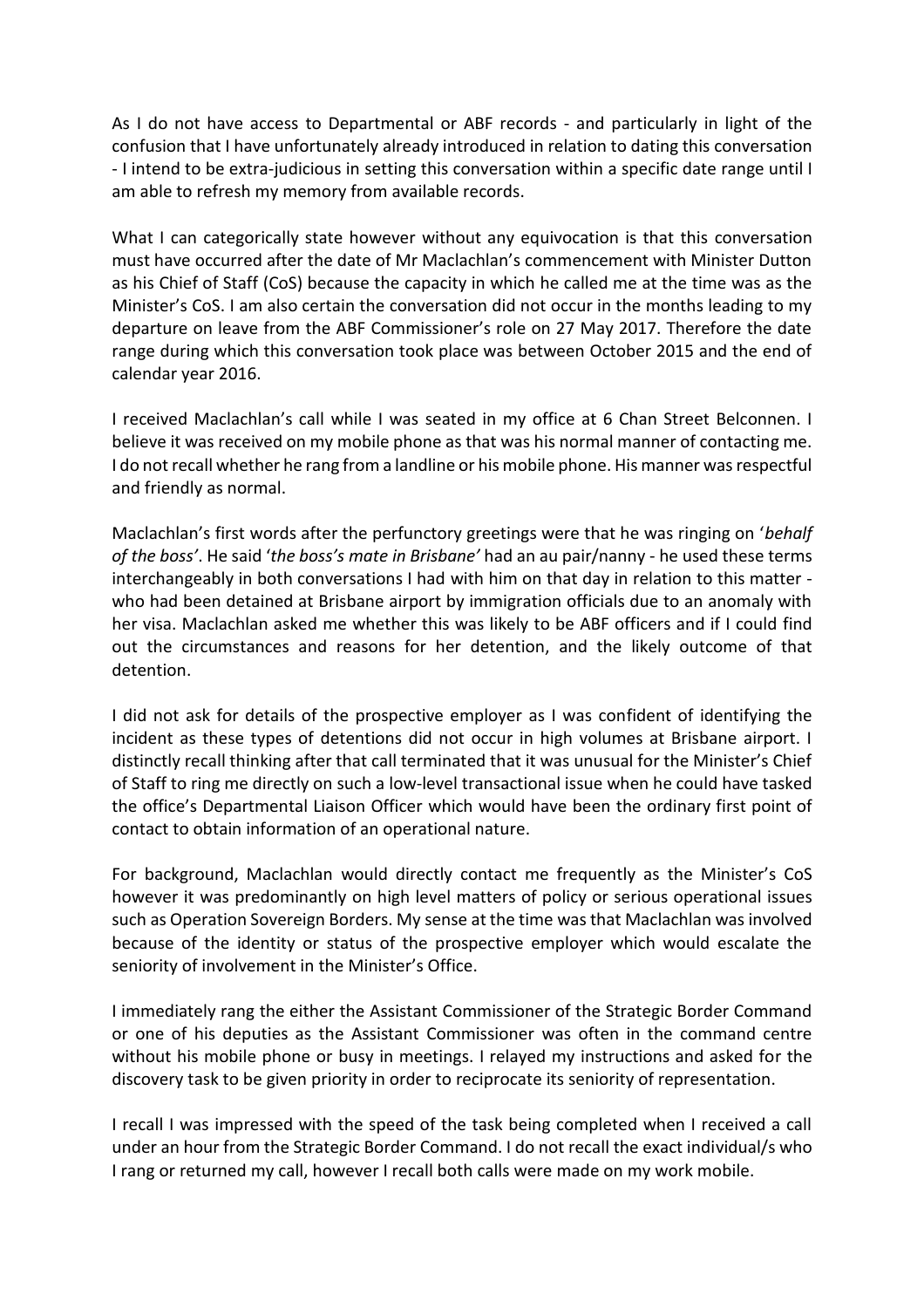The information I was provided was that a young European female travelling on a tourist visa had been detained at Brisbane International Airport. I do not recall her exact nationality however I am reasonably confident she was from a Western or Southern European country. The reason for her detention was that ABF officers had spoken to her after she presented at the Primary Line. I can not recall whether she had been on an incoming alert or whether ABF officer's suspicions had been triggered by her behaviour or by her responses to questions.

I was advised that ABF officers had examined her electronic devices in the course of interviewing her. I do not recall whether I was advised if this was voluntary or if it was compelled under the Customs Act. I was advised that the officers had located electronic exchanges between the detained female and her prospective employer in Queensland which proved without doubt that she had entered into an agreement to work in exchange for reward as an au pair in breach of her visa conditions.

The person who advised me emphasised this point with me using words to the effect of "*Boss, this is solid. The comms and her intent are clear. It's a good stop*". This emphasis is a usual practice for subordinates in assuring their superiors that the detention was based on valid grounds and that officers had acted properly and defensively.

I was also advised that the next step was to effect the detainee's removal from the country unless there was an intervention. I responded with words to the effect of *"Do what you would ordinarily do. If anything changes, I'll let you know".*

I then immediately called Maclachlan using my work mobile phone which was my usual practice. I informed him of the facts as I have described above passing on the emphasis on the electronic communication between the detainee and her prospective employer. I also advised him that she would be removed from the country as soon as possible unless there was an intervention.

Maclachlan did not provide any further detail of his intent nor of the prospective employer but he did ask "*What needs to be done to fix this? Can the Boss overturn it?* My reply was that if the Minister was minded to intervene then he could ask the DLO to request an 'intervention Minbrief' from the Visa and Citizenship Group of the Department.

I have a clear recollection of this part of the conversation as it was a highlight to me of the demarcated responsibilities of the merged Department of Immigration and Border Protection where a key stakeholder needed to obtain operational information from one part of the entity and seek an action from a separate part of the entity.

I had no further role or engagement with Maclachlan on this matter. I do not know whether an intervention was made, nor indeed whether the DLO was tasked to request an intervention brief on this matter.